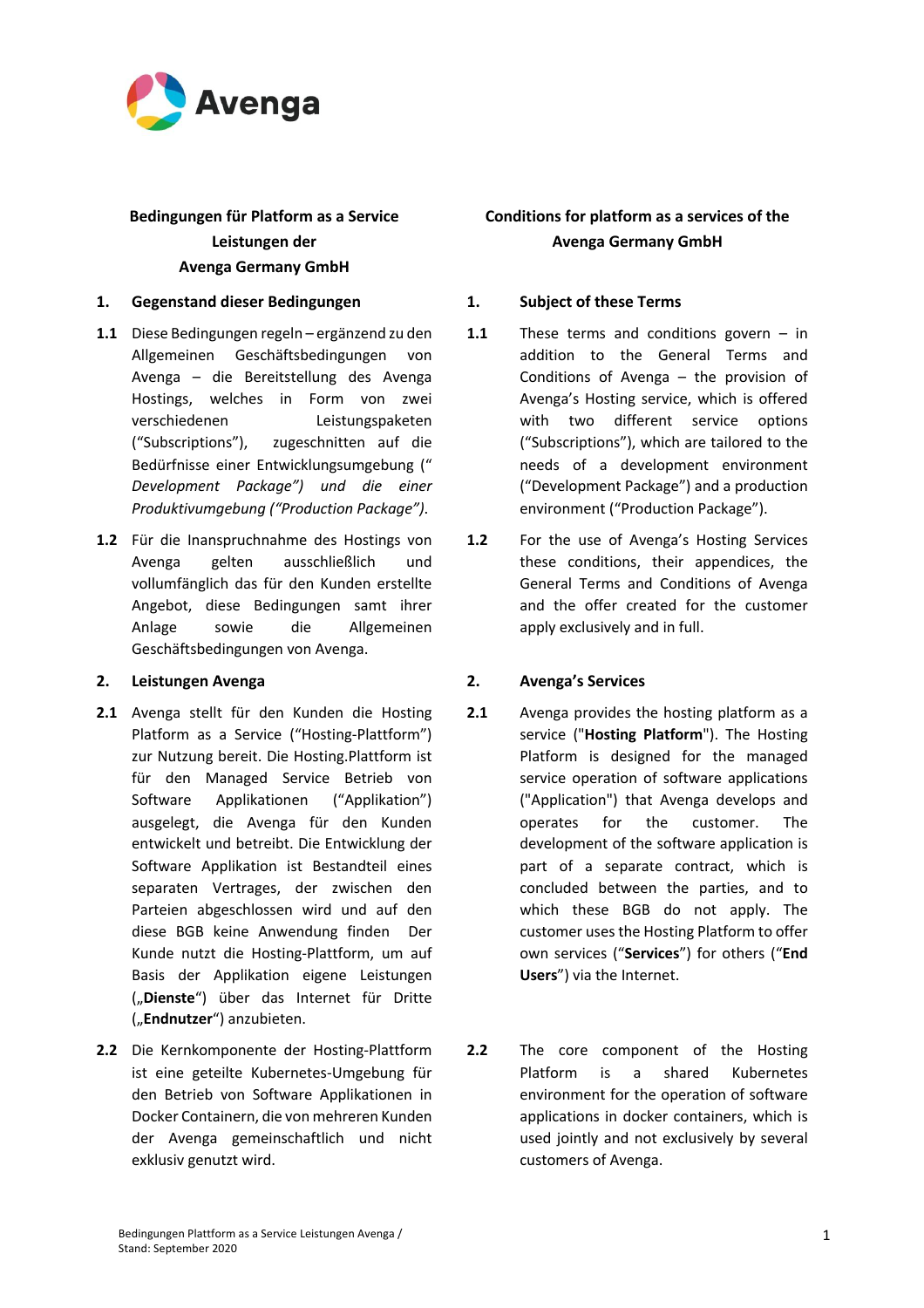

- **2.3** Der Betrieb der Hosting-Plattform erfolgt gemäß dem als Anlage beigefügten Avenga Service Level Agreement ("SLA"). Die Plattform kann von mehreren Kunden parallel genutzt werden.
- **2.4** Avenga übernimmt die Wartung der Hosting-Plattform und entscheidet dabei im eigenen Ermessen über Art, Umfang und Frequenz von Aktualisierungen.
- **2.5** Die zur Hosting-Plattform gehörenden Systeme werden in einem Rechenzentrum der Avenga in Deutschland unter Einhaltung der DSGVO gehostet.
- **2.6** Avenga setzt Firewalls und Zugriffskontrollen ein, um unberechtigte Zugriffe auf die Daten des Kunden zu verhindern bzw. zu unterbinden, soweit dies mit angemessenem wirtschaftlichem und technischem Aufwand möglich ist. Es ist dem Kunden jedoch bekannt, dass ein vollständiger Schutz unberechtigter Zugriffe auf die Daten des Kunden nicht möglich ist. Falls eine Gefährdung auf andere Weise nicht technisch und wirtschaftlich angemessen und Erfolgversprechend beseitigt werden kann, ist Avenga berechtigt, die Leistungen (zumindest vorübergehend) einzustellen. Avenga wird den Kunden hierüber unterrichten.

## **3. Leistungsänderungen 3. Service Changes**

- **3.1** Avenga kann die Leistung jederzeit in einer für den Kunden zumutbaren Weise ändern. Die Änderung ist insbesondere dann zumutbar, wenn sie aus wichtigem Grund erforderlich wird und die wesentlichen Leistungsmerkmale der Plattform nach wie vor vorhanden sind. Avenga wird den Kunden mindestens sechs (6) Wochen vor dem Inkrafttreten der Änderung schriftlich oder per E-Mail informieren.
- **3.2** Unabhängig davon ist Avenga jederzeit berechtigt, ihr Leistungsangebot oder Teile
- **2.3** The operation of the Hosting Platform is carried out in accordance with the annexed Avenga Service Level Agreement ("SLA"). The Hosting Platform can be used simultaneously by several customers.
- **2.4** Avenga will maintain the Hosting Platform and thereby decide, in its sole discretion, about the extent and frequency of updates.
- **2.5** The systems belonging to the Hosting Platform are hosted in a computer centre of Avenga in Germany in compliance with the DSGVO.
- **2.6** Avenga uses virus scanners and a firewall to prevent or stop unauthorized access to the client's data and the transmission of damaging data, especially viruses, as far as this is possible with reasonable economic and technical effort. However, the customer acknowledges and agrees that complete protection against damaging data and unauthorized access to data is not possible. If such hazards cannot be eliminated in an economically and technically reasonable manner, Avenga is entitled to discontinue services (at least temporarily) and/or delete damaged customer data. Should this occur, Avenga will inform the customer.

- **3.1** Avenga can, at any time, change the service in a manner acceptable to the customer. The change is particularly acceptable if it is required due to a substantial reason and if the essential features of the Platform remain intact. Avenga will inform the customer in writing or via e-mail at least six (6) weeks before the effective date of change.
- **3.2** At any time, Avenga is entitled to change their range of services or parts thereof or to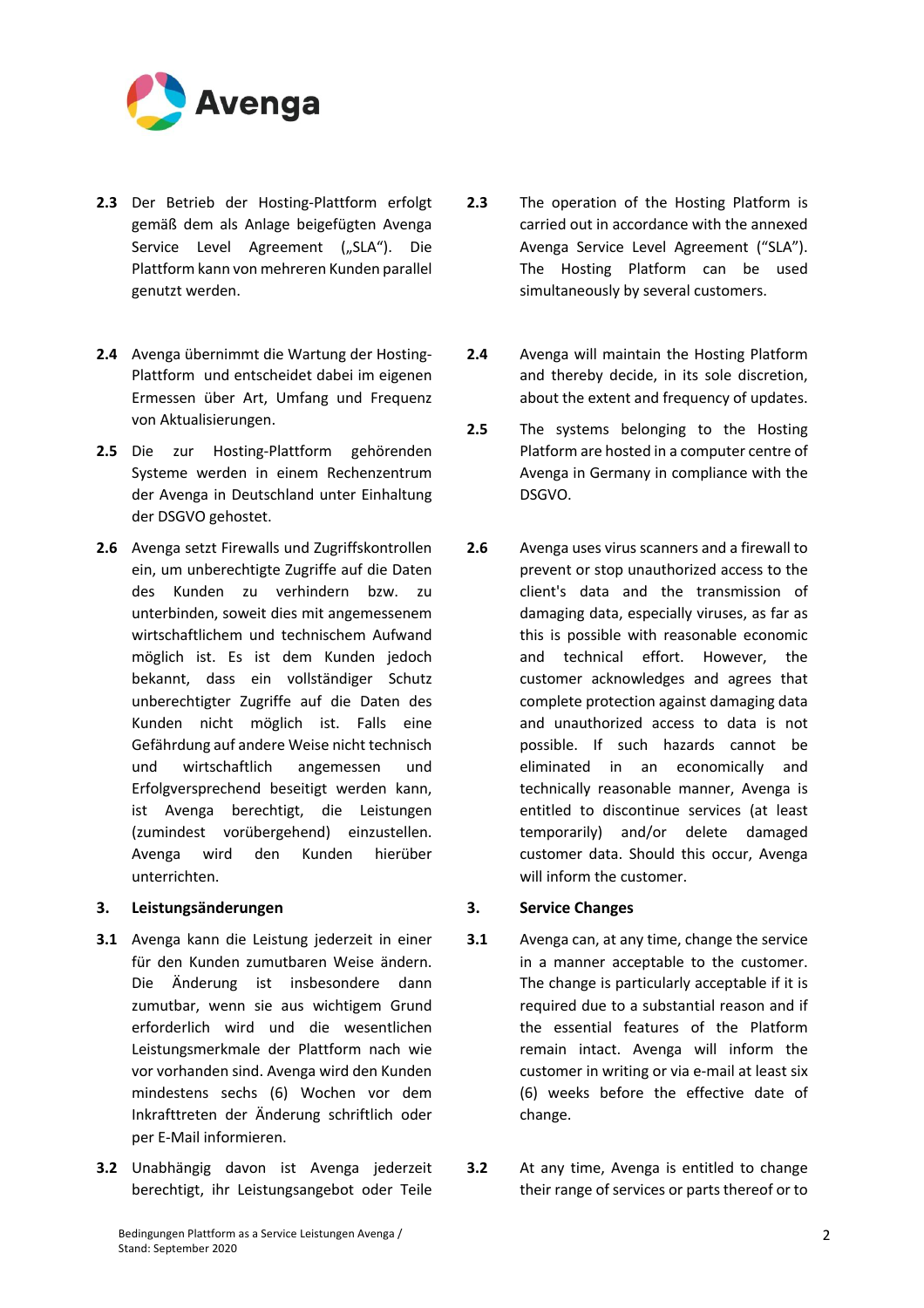

davon zu ändern oder zu ergänzen. Avenga wird dem Kunden die Änderung oder Ergänzung spätestens sechs (6) Wochen vor deren Inkrafttreten schriftlich oder per E-Mail ankündigen. Der Kunde kann den Änderungen oder Ergänzungen mit einer Frist von zwei (2) Wochen ab Zugang der Änderungsmitteilung schriftlich oder per E-Mail widersprechen. Widerspricht der Kunde nicht, werden die Änderungen oder Ergänzungen Vertragsbestandteil. Avenga wird den Kunden in der Änderungsmitteilung auf die Möglichkeit des Widerspruchs und die Folgen des Ausbleibens eines Widerspruchs hinweisen. Widerspricht der Kunde der Änderung fristgerecht, kann Avenga den Vertrag fristgerecht zum nächstmöglichen Zeitpunkt ordentlich kündigen.

## **4. Nutzungsrechte 4. Rights of Use**

- **4.1** Avenga räumt dem Kunden ein zeitlich auf die Laufzeit des Vertrages beschränktes, nicht ausschließliches, nicht übertragbares Recht ein, die Hosting-Platftorm von Avenga zu nutzen.
- **4.2** Wird die vertragsgemäße Nutzung der Hosting-Plattform ohne Verschulden von Avenga durch Schutzrechte Dritter beeinträchtigt, ist Avenga berechtigt, die hiervon betroffenen Leistungen zu verweigern. Avenga wird den Kunden hiervon unverzüglich informieren und ihm in geeigneter Weise den Zugriff auf seine Daten ermöglichen. Der Kunde ist nicht zur Zahlung verpflichtet, wenn die Nutzung der Hosting-Plattform dadurch nicht möglich ist.

**5.1** Der Kunde ist dafür verantwortlich, dass die von ihm mittels der Plattform veröffentlichten Dienste weder gesetzliche Vorschriften noch Rechte Dritter verletzen. Avenga führt keine Überprüfung (weder vorher, noch nachträglich, weder regelmäßig, add parts to the range of services. Avenga will notify the customer of these changes or additions in writing or e-mail no later than six (6) weeks before the change takes effect. The customer may object to the proposed changes in writing or by e-mail within a period of two (2) weeks from receipt of the change notification. If the customer does not object to the changes or additions, they become part of the contract. Avenga will inform the customer in the initial change notification of the ability to object to the proposed changes and of the consequences of not responding. If the customer objects to the change in due time, Avenga may terminate the contract at the next possible date.

- **4.1** Avenga grants the customer a nonexclusive, non-transferable right, limited to the duration of the contract, to use the Hosting Platform and the associated electronic documentation on the Avenga server.
- **4.2** If the contractual use of the Hosting Platform is impaired without Avenga's fault by third party property rights, Avenga is entitled to withhold the services concerned. Avenga will inform the customer immediately and enable him to access his data in an appropriate way. In this case, the customer is not obliged to pay the agreed remuneration.

## **5. Mitwirkung des Kunden 5. Customer Participation**

**5.1** The customer is responsible for ensuring that all material they publish on the Hosting Platform does not violate statutory provisions or third party rights. Avenga does not conduct any review (neither before nor afterwards, neither regularly nor randomly)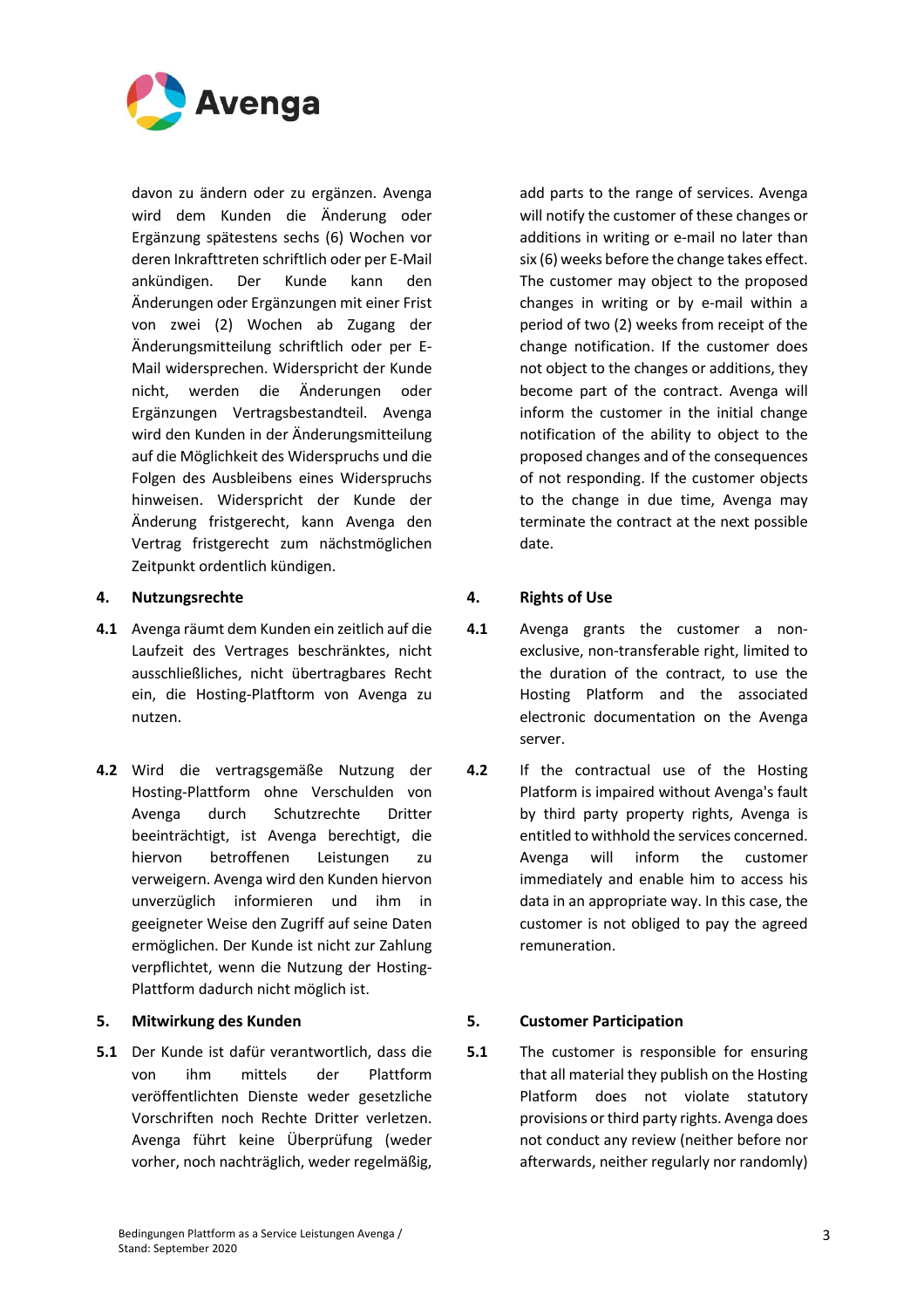

noch stichprobenartig) der vom Kunden über die Plattform veröffentlichten Inhalte durch.

- **5.2** Der Kunde stellt Avenga von allen Ansprüchen Dritter frei, die im Zusammenhang mit der Nutzung der Plattform gegen Avenga auf Grund der vom Kunden zur Verfügung gestellten Inhalte erhoben werden, einschließlich angemessener Kosten der gerichtlichen und außergerichtlichen Abwehr solcher Ansprüche (ob berechtigt oder nicht).
- **5.3** Der Kunde darf zu keinem Zeitpunkt etwa durch entsprechende Texte oder Bilder – den Eindruck erwecken, dass es sich bei dem von ihm mittels der Plattform veröffentlichten Dienst um von Avenga selbst bereitgestellte oder von Avenga autorisierte Inhalte handelt.
- **5.4** Kann der Kunde eine sprunghafte Erhöhung des Ressourcenbedarfs erwarten, zum Beispiel durch Marketing-Kampagnen oder Erweiterung seiner Software-Applikation, so hat der Kunde dies Avenga mindestens fünf (5) Arbeitstage vorher anzukündigen.
- **5.5** Gefährdet ein von dem Kunden auf der Hosting-Platftorm veröffentlichter Dienst die Integrität oder Stabilität der Plattform, kann Avenga diesen Dienst vorübergehend außer Betrieb nehmen. Hierzu ist Avenga insbesondere dann dazu berechtigt, wenn der Ressourcenverbrauch des Dienstes z.B. durch plötzlich gestiegene Anfragen signifikant vom bisherigen Lastverlauf abweicht. Die Durchführung von Lasttests ist ausdrücklich untersagt, Security Scans müssen angemeldet werden.
- **5.6** Die Hosting-Plattform darf nur zu dem vertraglich vereinbarten Zweck eingesetzt werden. Die Nutzung der Plattform zu gesetzlich untersagten Zwecken, wie beispielsweise die Versendung unzulässiger Werbung an Dritte, ist untersagt.
- **5.7** Der Kunde verpflichtet sich, seine Dienste auf seine Kosten anzupassen, wenn die

of the content published by the customer on the Hosting Platform.

- **5.2** The customer indemnifies Avenga against all claims of third parties that are raised against Avenga in connection with the use of the Hosting Platform on the basis of the contents provided by the customer, including reasonable costs for the judicial and extrajudicial defence of such claims (whether justified or not).
- **5.3** The customer may not, at any time (i.e. by texts or images) make the impression that the customer's service or content published via the Hosting Platform is content or service provided or authorized by Avenga.
- **5.4** If the customer expects to have a sudden increase in usage, for example through marketing campaigns or an extension of his Service, he must inform Avenga at least five (5) working days in advance.
- **5.5** If a Service published by the client via the Hosting Platform provided by Avenga endangers the integrity or stability of the platform, Avenga may temporarily suspend this Service. Avenga is particularly entitled to do so if the load curve of the Service suddenly deviates significantly from the previous load curve. The performance of load testing is expressly prohibited, security scans must be registered.
- **5.6** The Hosting Platform may only be used for the agreed contractual purpose. The use of the Hosting Platform for illegal purposes, as e.g. sending illegal advertising to third parties via electronic mail (eg. SMS/MMS or email), is prohibited.
- **5.7** The customer is obliged to perform amendments to his Services at his own expense if the further technical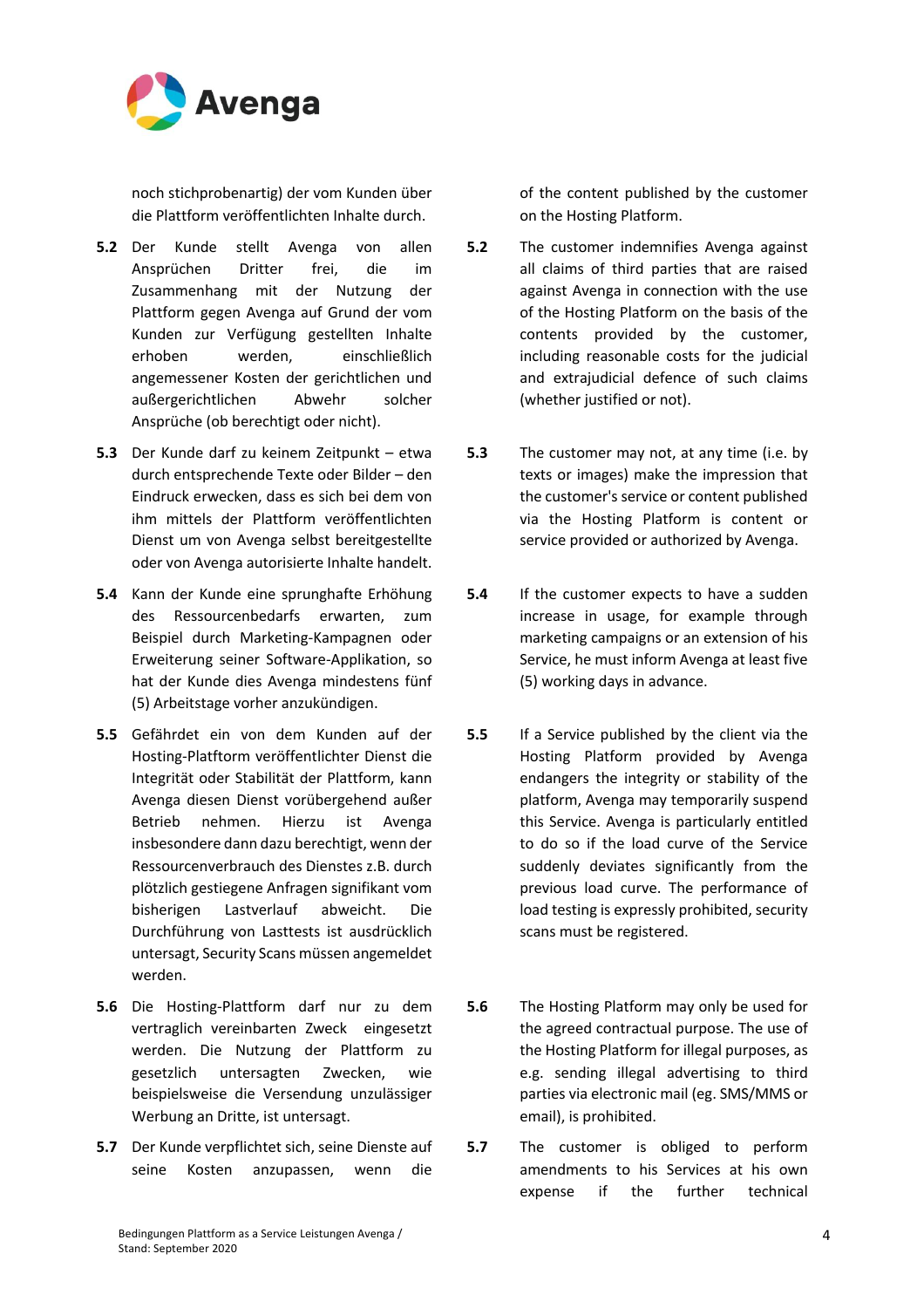

technische Weiterentwicklung der Hosting-Plattform dies erforderlich macht.

**5.8** Bei Beendigung des Vertragsverhältnisses ist der Kunde verpflichtet, binnen sieben (7) Tagen DNS-Konfigurationen und/oder automatische Weiterleitungen, die auf IP-Adressen oder CNAMEs von Avenga Systemen verweisen, zu ändern bzw. zu löschen. Andernfalls ist Avenga berechtigt, dem Kunden für jeden angefangenen Kalendermonat, in dem er dieser Verpflichtung nicht nachkommt, weiterhin die vereinbarte monatliche Vergütung in Rechnung zu stellen.

- **6.1** Die Mindestvertragslaufzeit für die Nutzung der Hosting-Plattform beträgt zwölf (12) Kalendermonate.
- **6.2** Die Vertragslaufzeit beginnt am Ersten des Kalendermonats, in dem Avenga Zugänge zur gebuchten Subscription (Development Package, Production Package) dem Kunden oder von ihm beauftragter Dritte inklusive Mitarbeitern von Avenga zur Verfügung stellt. ("**Bereitstellung**").
- **6.3** Nach Ende der Mindestvertragslaufzeit und jedes folgenden Verlängerungszeitraums verlängert sich der Vertrag automatisch um jeweils zwölf (12) weitere Kalendermonate, wenn er nicht innerhalb einer Frist von drei (3) Monaten zum Ende des jeweils laufenden Vertragszeitraums von einer der Parteien gekündigt wird.
- **6.4** Der Vertrag kann von jeder Partei jederzeit außerordentlich gekündigt werden, wenn ein Abwarten bis zur ordnungsgemäßen Vertragsbeendigung der kündigenden Partei aus einem wichtigen Grund nicht zumutbar ist.
- **6.5** Ein wichtiger Grund zur Kündigung liegt insbesondere vor

development of the Hosting Platform makes this necessary.

**5.8** Upon termination of the contractual relationship, the Client is obliged to change or delete DNS configurations and/or automatic forwarding (e.g. "mobile soft") that refer to IP addresses or CNAMEs of Avenga Systems within seven (7) days. Otherwise, Avenga is entitled to continue to charge the customer the agreed monthly fee for each commenced calendar month, in which the customer does not comply with this obligation.

## **6. Vertragslaufzeit 6. Term of Contract**

- **6.1** The minimum contract period for use of the Hosting Platform is twelve (12) calendar months.
- **6.2** The contract period begins on the first day of the month in which Avenga provides the service to the customer or a contracted third party inclunding employees of Avenga ("**Provision**").
- **6.3** After the end of the minimum contract period and each subsequent extension period, the contract shall be automatically extended by a further twelve (12) calendar months in each case unless terminated by either party within a period of three (3) months to the end of the respective current contract period.
- **6.4** The contract may be terminated by either party at any time for cause if it is unacceptable for the terminating party to wait until the proper termination of the contract for good cause ("*aus wichtigem Grund*").
- **6.5** Good cause for termination is given in particular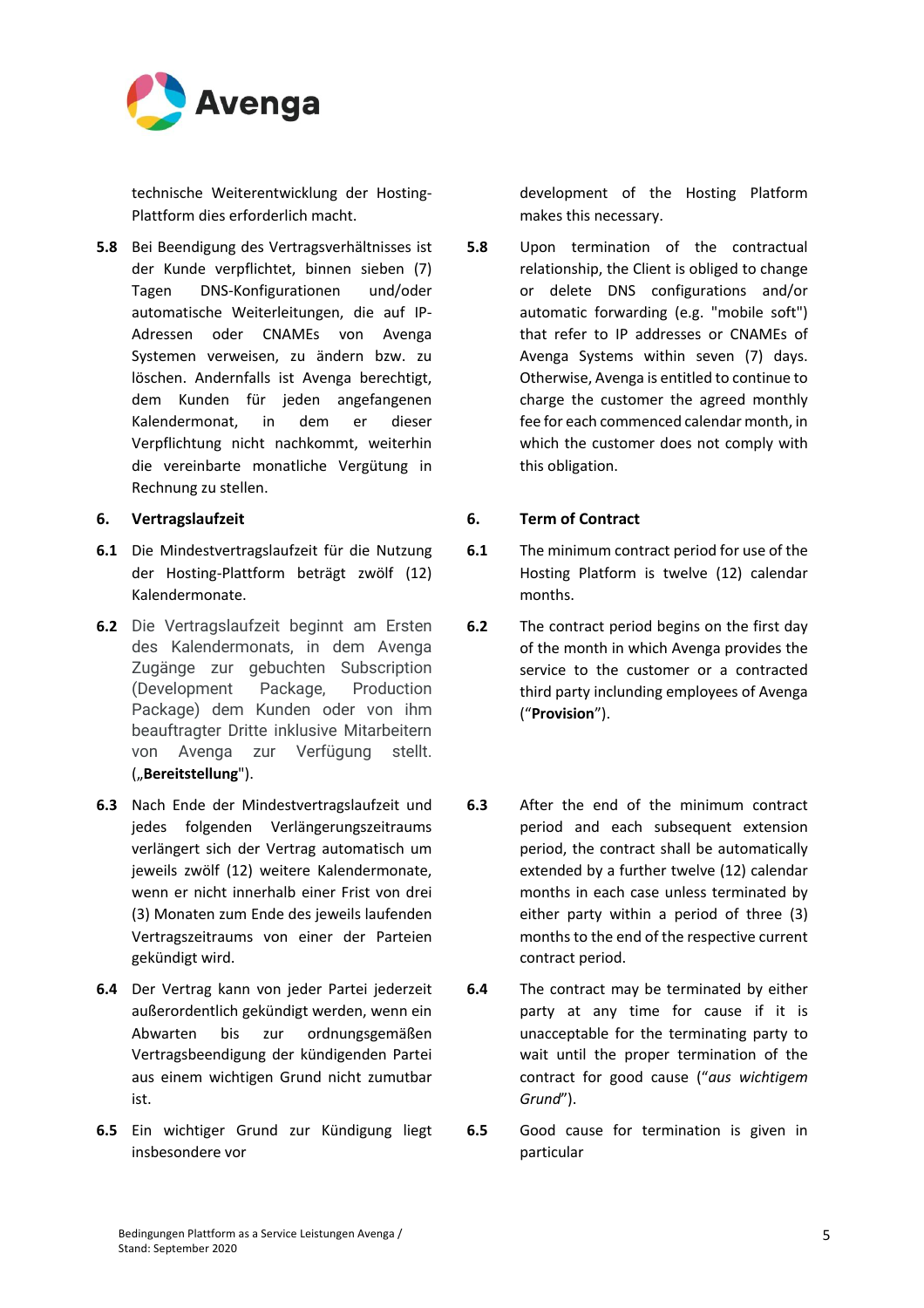

- bei Stellung eines Insolvenzantrags über das Vermögen einer Partei, sofern das Gericht vorläufige Sicherungsmaßnahmen nach §§ 21, 22 InsO oder vergleichbare Maßnahmen nach ausländischem Recht anordnet oder bei Abweisung des Insolvenzantrags mangels Masse;
- bei Verletzung einer wesentlichen Bestimmung dieses Vertrags und wenn nicht binnen dreißig (30) Tagen nach Eingang einer Abmahnung mit Kündigungsandrohung Gegenmaßnahmen ergriffen wurden; oder
- wenn fällige Forderungen nicht erfüllt werden und eine durch Mahnung gesetzte Zahlungsfrist von dreißig (30) Tagen fruchtlos verstrichen ist.
- **6.6** Die ordentliche und außerordentliche Kündigung bedarf zu ihrer Wirksamkeit der Schriftform.

- **7.1** Die vom Kunden für die jeweils gebuchten Leistungspakete zu zahlenden fixen monatlichen Vergütungen wird jeweils zwölf (12) Monate im Voraus fällig.
- **7.2** Die Vergütung der nutzungsabhängigen Komponenten, zum Beispiel verwendeter Speicherplatz pro Monat, rechnet Avenga monatlich oder quartalsweise ab.
- **7.3** Die für einen Zeitraum vereinbarten, vom Kunden jedoch nicht abgerufenen Leistungen, können nicht in einen Folgezeitraum übernommen werden.
- **7.4** Avenga ist berechtigt, die Vergütungssätze für die Nutzung der Plattform bei Steigerung der Betriebskosten oder der Personalkosten angemessen anzupassen. Eine
- if an insolvency petition is filed against the assets of a party, if the court orders provisional security measures under Sec. 21, 22 of the German Insolvency Act ("*Insolvenzordnung*", "*InsO*") or comparable measures under foreign law or if the insolvency petition is dismissed for lack of assets;
- in the event of a breach of any substantial provision of this Agreement and if no countermeasures have been taken within thirty (30) days after receipt of a written warning with the threat of termination; or
- if due claims are not fulfilled and a payment period of thirty (30) days set by a reminder has expired without performance.
- **6.6** The ordinary and extraordinary termination shall be invalid unless made in writing.

## **7. Vergütung 7. Remuneration**

- **7.1** The remuneration to be paid by the customer for Avenga's services is due twelve (12) months in advance.
- **7.2** The remuneration of the usage-based components, as for example used memory capacity, are invoiced on a monthly or quarterly basis.
- **7.3** The services agreed upon for one period but not retrieved by the customer cannot be transferred to a subsequent period.
- **7.4** Avenga is entitled to reasonably adjust the remuneration rates for the use of the platform in case of an increase in operating costs or personnel costs. A price adjustment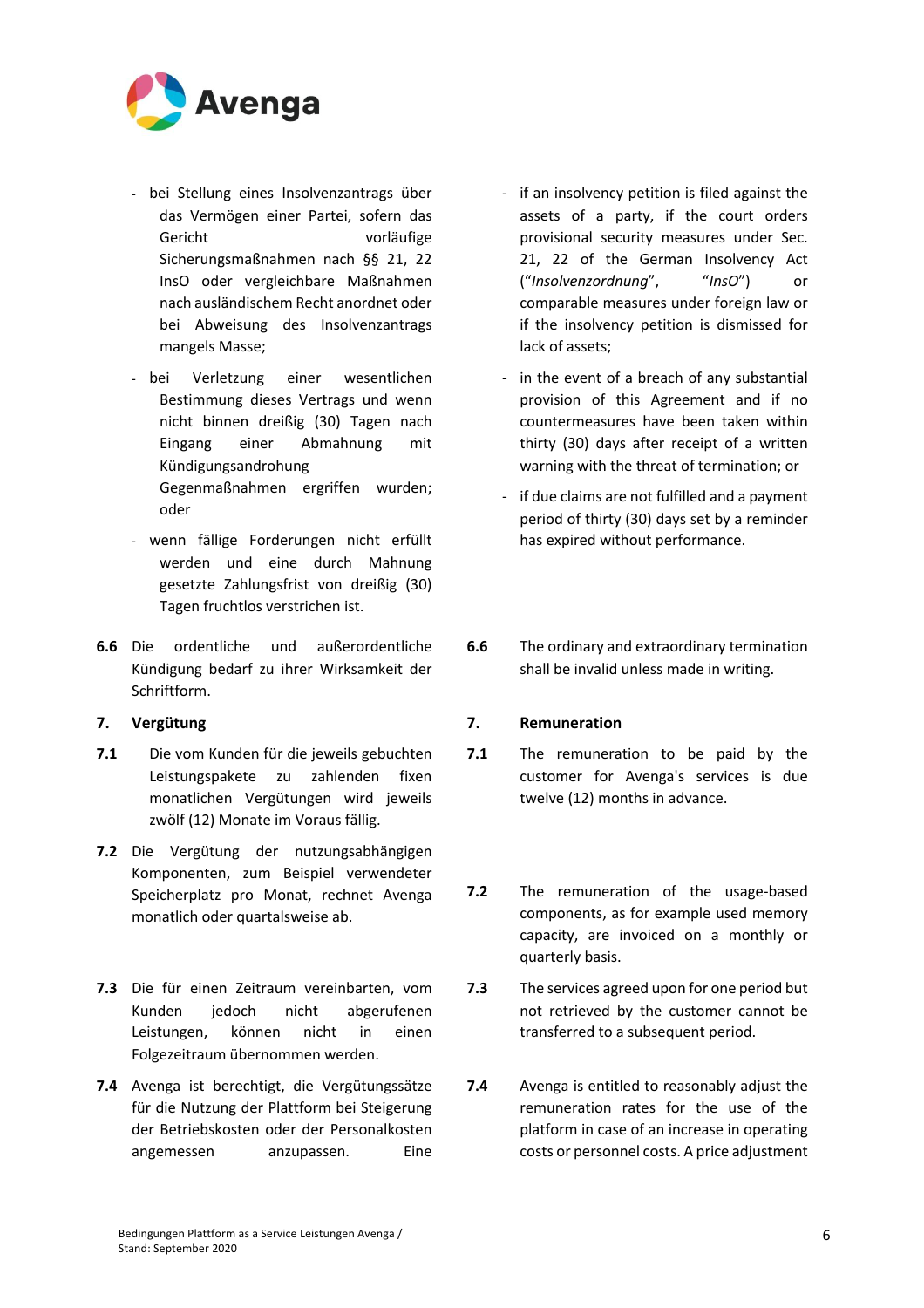

Preisanpassung ist jeweils mit Wirkung zum nächstfolgenden Vertragsjahr zulässig.

- **7.5** Avenga hat dem Kunden eine beabsichtigte Preisanpassung mindestens acht (8) Wochen vor Wirksamkeit in Textform mitzuteilen. Falls der Kunde der Preisanpassung innerhalb von zwei (2) Wochen nach Erhalt der Mitteilung widerspricht und sich die Vertragsparteien nicht innerhalb von sechs (6) Wochen, nachdem der Kunde die Mitteilung erhalten hat, auf eine Preisanpassung einigen, gelten die bisher anwendbaren Preise; jede Partei bleibt berechtigt, diesen Vertrag zum nächstmöglichen Zeitpunkt ordentlich zu kündigen. Andernfalls tritt die Preisanpassung wie mitgeteilt oder wie vereinbart zum Beginn des neuen Vertragsjahres in Kraft.
- **7.6** Avenga wird den Kunden mit der Änderungsmitteilung auf die Widerspruchsfrist und die Folgen eines unterlassenen Widerspruchs hinweisen.

### **8. Datenschutz und Datensicherheit 8. Data Privacy and Security**

- **8.1** Vor der Veröffentlichung eines Dienstes ist der Kunde verpflichtet zu prüfen, ob mittels des Dienstes personenbezogene Daten von Endnutzern erhoben und verarbeitet werden. Sofern personenbezogenen Daten verarbeitet werden, ist der Kunde verpflichtet, einen schriftlichen Auftragsverarbeitungsvertrag gemäß Art. 28 DSGVO mit Avenga abzuschließen. Avenga stellt dem Kunden auf Anfrage einen entsprechenden Vordruck zur Verfügung.
- **8.2** Avenga erhebt für die Vorbeugung, Analyse und Nachbereitung von technischen Störungen und Verbesserung der Leistungen folgende Nutzerdaten: Die ersten 3 Blöcke der IP Adresse, Datum, Uhrzeit, Browsertyp und angefragte URL.
- **8.3** Avenga ist berechtigt, anonymisierte Analysen von Dienstnutzungen zu erstellen.

is permissible with effect from the next following contractual year.

- **7.5** Avenga must inform the customer of proposed price adjustments in writing at least eight (8) weeks prior to effectiveness. If the customer objects to the price adiustment within two (2) weeks after receipt of the notification and the parties do not agree on a price adjustment within six (6) weeks after the customer received the notification, the prices applicable up to that point in time shall apply; each party shall remain entitled to terminate this contract in due form at the next possible date. Otherwise, the price adjustment shall take effect as notified or as agreed at the beginning of the new contractual year.
- **7.6** Avenga shall inform the customer (within the notification of the change) of the objection period and the consequences of a failure to object.

- **8.1** Prior to the publication of a service, the customer is obliged to check whether personal data from end users is collected and used. If personal data is processed, the customer is required to sign a written processing agreement with Avenga in accordance with Art. 28 GDPR. Avenga will provide the customer with an appropriate form if requested.
- **8.2** Avenga collects the following user data for the prevention, analysis and follow-up of technical failures and improvement of the services: The first 3 blocks of the IP address, date, time, browser type and viewed pages.
- **8.3** Avenga is entitled to create anonymous analyses of Website usage, the used end devices and browsers.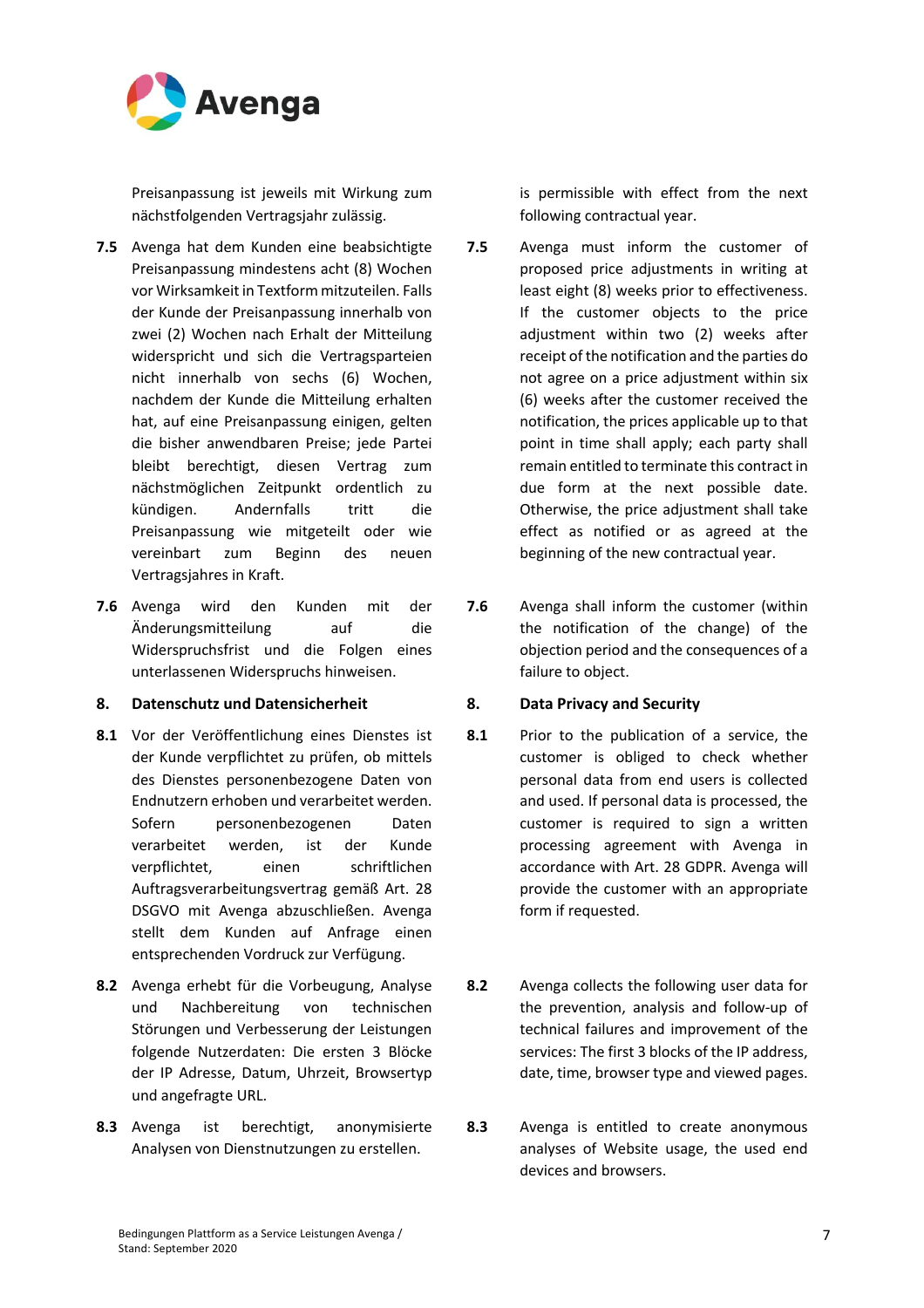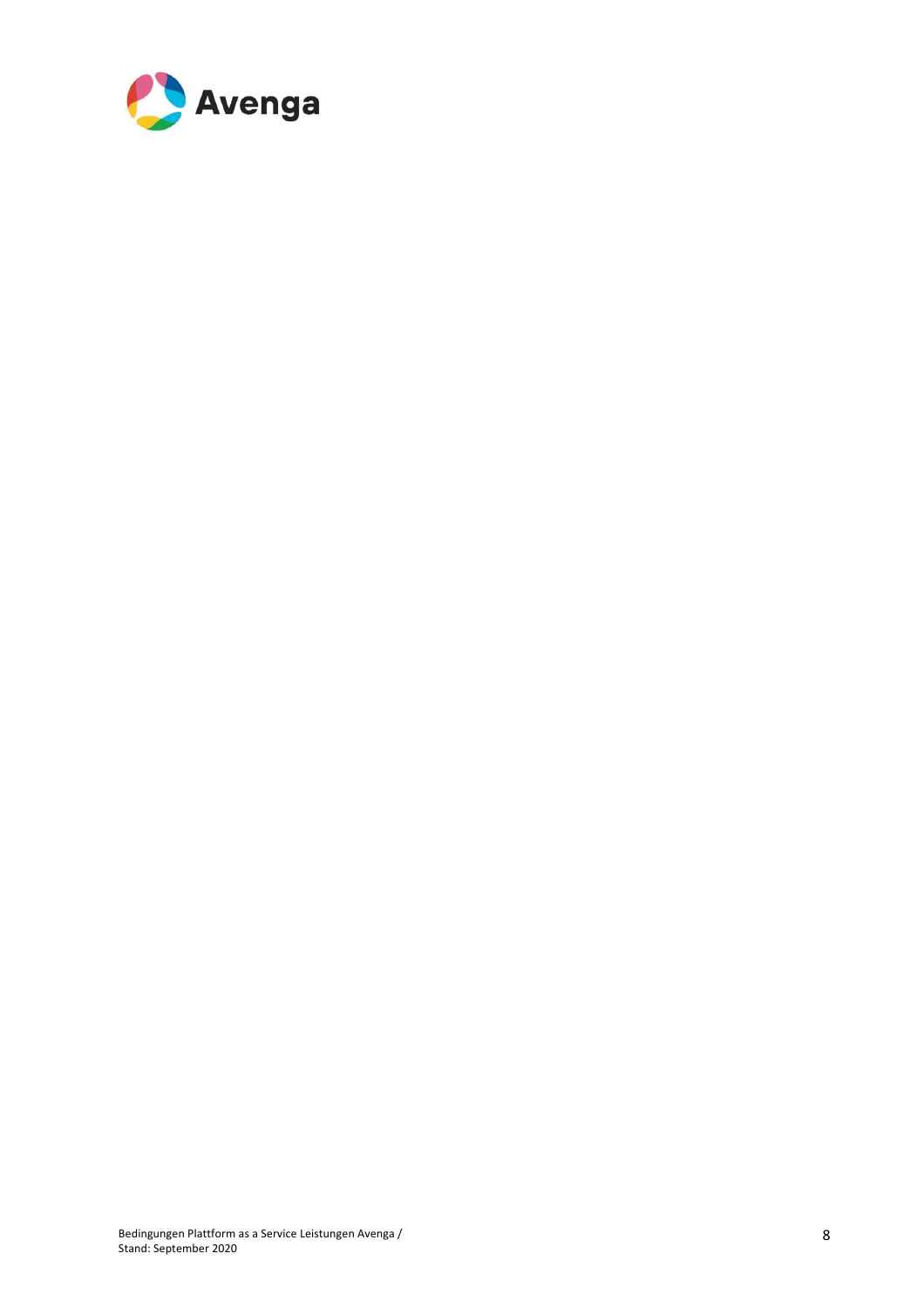

# **Anlage 1 / Appendix 1**

# **Service Level Agreement (SLA) der Avenga Germany GmbH**

## **1. Anwendbarkeit**

Das SLA findet Anwendung auf die im Folgenden definierte Verfügbarkeit der Hosting-Plattform von Avenga im Rahmen der Nutzung des Production Package oder der Nutzung durch eigene Dienste des Kunden.

## **2. Verfügbarkeit**

- **2.1** Avenga garantiert unter Berücksichtigung von Zeitfenstern für Wartungsarbeiten eine Verfügbarkeit der Hosting-Plattform von 99,9 % im Monatsmittel.
- **2.2** Die Verfügbarkeit der Hosting-Plattform ist eingeschränkt, wenn einer der im Folgenden genannten Services nicht oder nur eingeschränkt funktioniert:
	- Netzwerk (Eingehender und ausgehender Datenverkehr innerhalb des Rechenzentrums und ins Internet)
	- Load Balancing und Routing von Anfragen an Applikationen, die in Kubernetes betrieben werden
	- Kubernetes Container Management
	- Persistenter Datenspeicher (Leseund Schreibzugriffe)
- **2.3** Die Verfügbarkeit gilt nicht als eingeschränkt, wenn
	- eine Störung der Internet-Infrastruktur vorliegt, die unabhängig von den Rechenzentren ist, in denen die Hosting-Plattform betrieben wird, wie z.B. Routing-Probleme,
	- der Dienst des Kunden in Übereinstimmung mit den Regelungen

# **Service Level Agreement (SLA) of the Avenga Germany GmbH**

## **1. Applicability**

The SLA is applied to the availability of the Hosting Platform of Avenga as defined in the following within the scope of the usage of the Production Package or the use for own services of the Customer.

- **2. Availability**
- **2.1** Avenga guarantees an availability of the Hosting Platform of 99.9% on a monthly average, taking into account time windows for maintenance work.
- 2.2 The availability of the Hosting Platform is limited if one of the services listed below does not function or only functions partially:
	- Network (inbound and outbound data traffic within the data centre and to the Internet)
	- Load balancing and routing of requests to applications operated in Kubernets
	- Kubernets Container Management
	- Persistent data storage (read and write access)
- **2.3** The availability is not considered restricted when
	- a disruption in the internet infrastructure occurs, which is independent of the data centres where the hosting platform is operated, such as routing problems e.g.,
	- the customer's service, had to be temporarily shut down in accordance with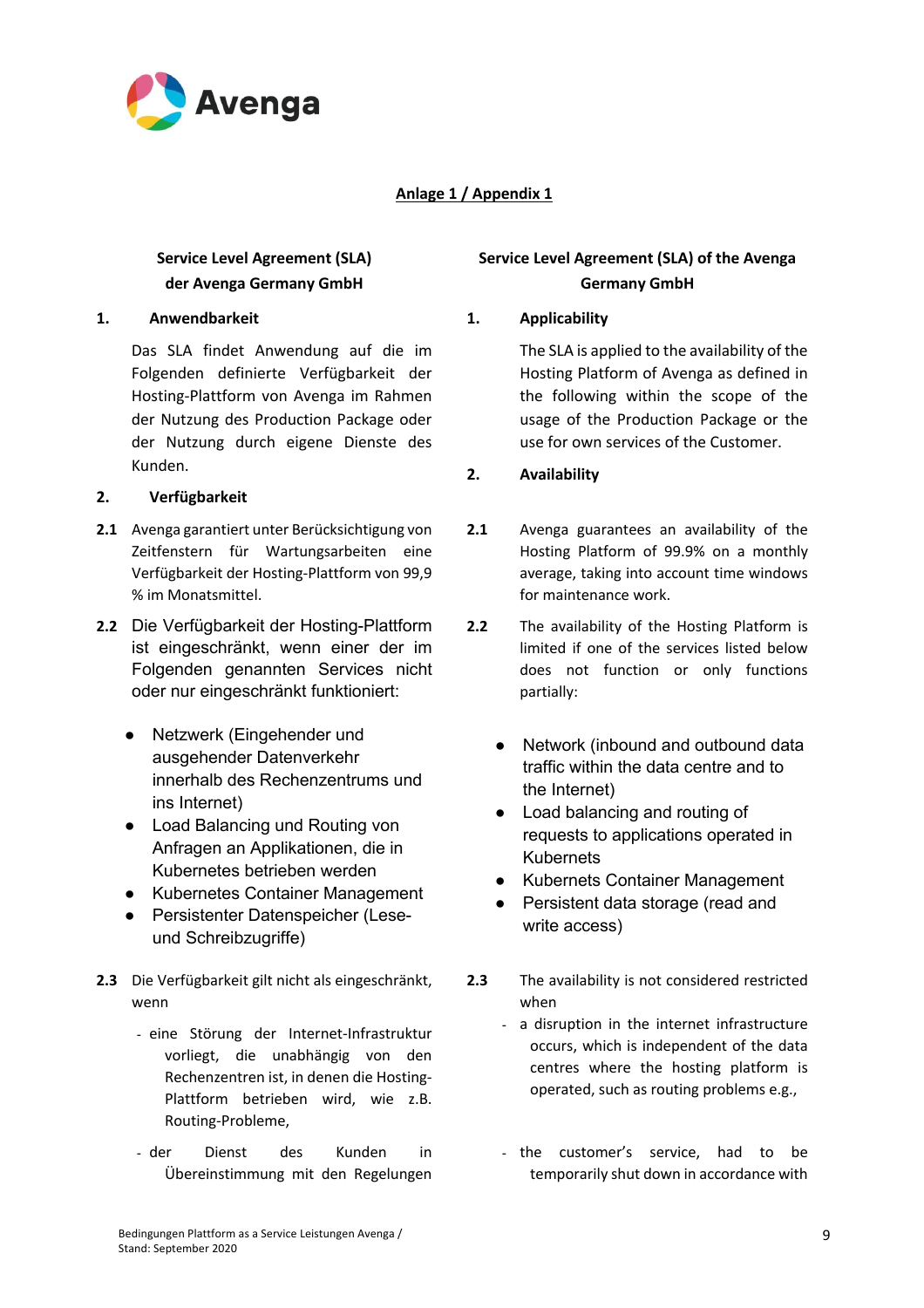

der Allgemeinen oder Besonderen Geschäftsbedingungen von Avenga temporär abgeschaltet werden musste oder

- Wartungsarbeiten der Hosting-Plattform nach Ziffer 4.2 des SLA stattfinden.
- **2.4** Die Messung der Verfügbarkeit der Plattform erfolgt durch den regelmäßigen Aufruf eines Selbsttests durch einen externen Dienst. Die Plattform muss diesen Aufruf in einer definierten Zeit mit einer definierten Meldung beantworten. Der Kunde kann von Avenga eine Auswertung der Verfügbarkeit der Plattform erhalten.
- **2.5** Wird die volle Verfügbarkeit der Hosting-Plattform in einem Monat nicht erreicht, erhält der Kunde das Recht die vereinbarte Vergütung für diesen Monat wie folgt zu mindern:
	- bei Verfügbarkeit kleiner als 99% zwei Prozent (2%);
	- bei einer Verfügbarkeit kleiner als 98,5% um fünf Prozent (5%);
	- bei einer Verfügbarkeit kleiner als 98% um zehn Prozent (10%);
	- bei einer Verfügbarkeit kleiner als 97% um fünfzehn Prozent (15%);
	- bei einer Verfügbarkeit kleiner als 95% um zwanzig Prozent (20%).

2.6 Weitergehende Ansprüche und Rechte bleiben im Rahmen der sonstigen vereinbarten Beschränkungen der Allgemeinen und Besonderen Geschäftsbedingungen unberührt.

2.7 Der Kunde hat den Anspruch nach 2.5 innerhalb von 14 Tagen nach Ablauf des Monats, in welchem dieser entstanden ist, bei Avenga anzuzeigen.

## **3. Automatische Kontrolle 3. Automatic Control**

the provisions of the General Terms and Conditions or the Special Terms and Conditions or

- a scheduled maintenance of the Platform as described in clause 4.2 of the SLA takes place.
- **2.4** The availability of the Hosting Platform is measured by a regular self-test call carried out by an external service. The Hosting Platform must answer this call in a defined amount of time with a defined message. The customer can receive an evaluation of the availability of the Hosting Platform from Avenga.
- **2.5** If the full availability of the Hosting Platform is not reached within a month, the customer has the right to reduce the remuneration for the respective month as set out in the following:
	- Availability less than 99% two percent (2%)
	- Availability less than 98.5% five percent (5%)
	- Availability less than 98% ten percent (10%)
	- Availability less than 97% fifteen percent (15%)
	- Availability less than 95% twenty percent (20%)

2.6 Further claims and rights remain unaffected within the scope of the agreed limitations of the General and Special Terms and Conditions.

2.7 The customer shall notify Avenga of the claim under 2.5 within 14 days after the end of the month in which it arose.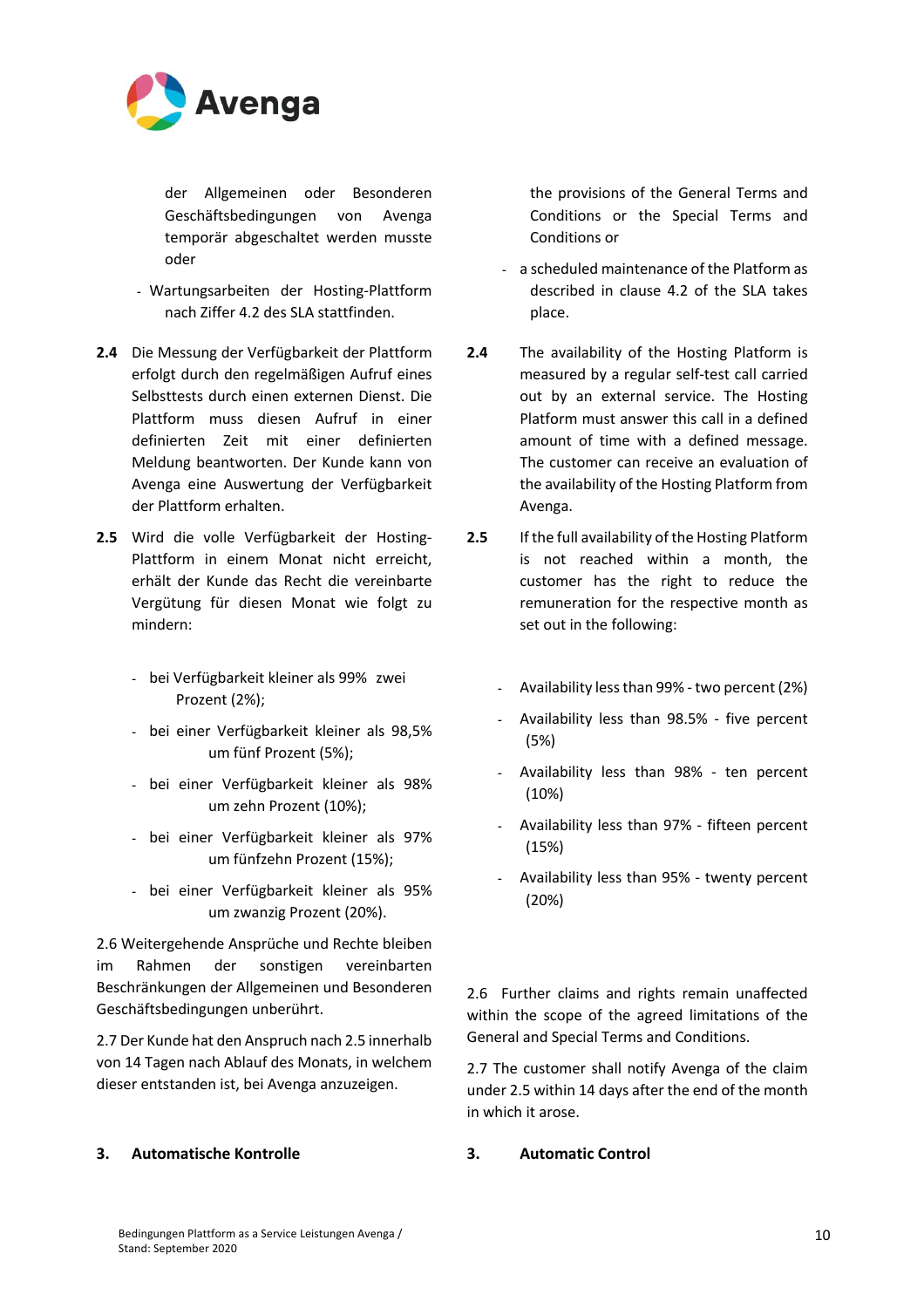

Avenga führt eine permanente, automatische Qualitätssicherung der Hosting-Plattform durch Überwachung mit Hilfe einer Monitoring-Software durch. Bei auftretenden Fehlern wird der verantwortliche Bereitschaftsdienst von Avenga automatisch alarmiert.

- **4.1** Die Wartung der Plattform erfolgt nach Maßgabe von 2.4 dieser BGB.
- **4.2** Geplante Wartungsarbeiten, die die Verfügbarkeit der Plattform beeinträchtigen können, werden in einem Wartungsfenster werktags zwischen 00:00 Uhr und 7:00 Uhr deutscher Zeit durchgeführt und mit einer Vorlaufzeit von mindestens achtundvierzig (48) Stunden angekündigt. Bei dringenden Wartungsarbeiten – insbesondere aufgrund sicherheitsrelevanter Probleme – sind kürzere Vorlaufzeiten möglich. In Ausnahmefällen können Wartungsarbeiten auch außerhalb des vorgenannten Zeitfensters unter Berücksichtigung der geringstmöglichen Beeinträchtigung des laufenden Betriebs durchgeführt werden.

- **5.1** Der Kunde hat sicherzustellen, dass die Dienste, die mit Hilfe der Plattform angeboten werden, vor ihrer Inbetriebnahme auf ihre Funktionsfähigkeit überprüft und qualitätsgesichert wurden.
- **5.2** Der Kunde benennt gegenüber Avenga nach Vertragsbeginn schriftlich oder per E-Mail bis zu drei (3) Mitarbeiter ("Key-User") unter Angabe von Name, Position, Telefon und E-Mail-Adresse. Key-User verfügen über eine angemessene IT-fachliche Qualifikation und sind vom Kunden autorisiert, einen Mangel der Plattform ("Störung") auf den in diesem SLA definierten Wegen an Avenga zu übermitteln ("**Störungsmeldung**"). Der Kunde ist berechtigt – und bei Verlangen von Avenga

 With the help of professional monitoring software, Avenga performs continuous, automatic quality assurance of the Hosting Platform. When errors occur, the responsible on-call team within Avenga is immediately alerted by the monitoring software.

## **4. Wartung 4. Maintenance and Care**

- **4.1** The maintenance is carried out as set out in 2.4 of this Special Terms and Conditions.
- **4.2** Planned maintenance work that may affect the availability of the Customer's Service shall be carried out in a maintenance window on weekdays between 00:00 and 7:00 a.m. German time and shall be announced with a lead time of at least fortyeight (48) hours. For urgent maintenance work, especially for security problems, shorter lead times are possible. In exceptional cases maintenance work can be carried outside of the before mentioned time slot with the least possible impairment of ongoing operations.

## **5. Mitwirkung des Kunden 5. Customer Cooperation**

- **5.1** The customer must ensure that the Services offered through the Hosting Platform are checked and quality ensured before implemented.
- **5.2** The customer shall provide Avenga with the name, position, telephone and e-mail address of up to three (3) employees ("**Key Users**") via writing or email after the conclusion of this Agreement. Key Users should have adequate IT professional qualifications and are explicitly authorized by the customer to notify Avenga of a defect of the Hosting Platform ("**Error**") as defined in these terms and conditions ("**Error Report**"). The customer is entitled –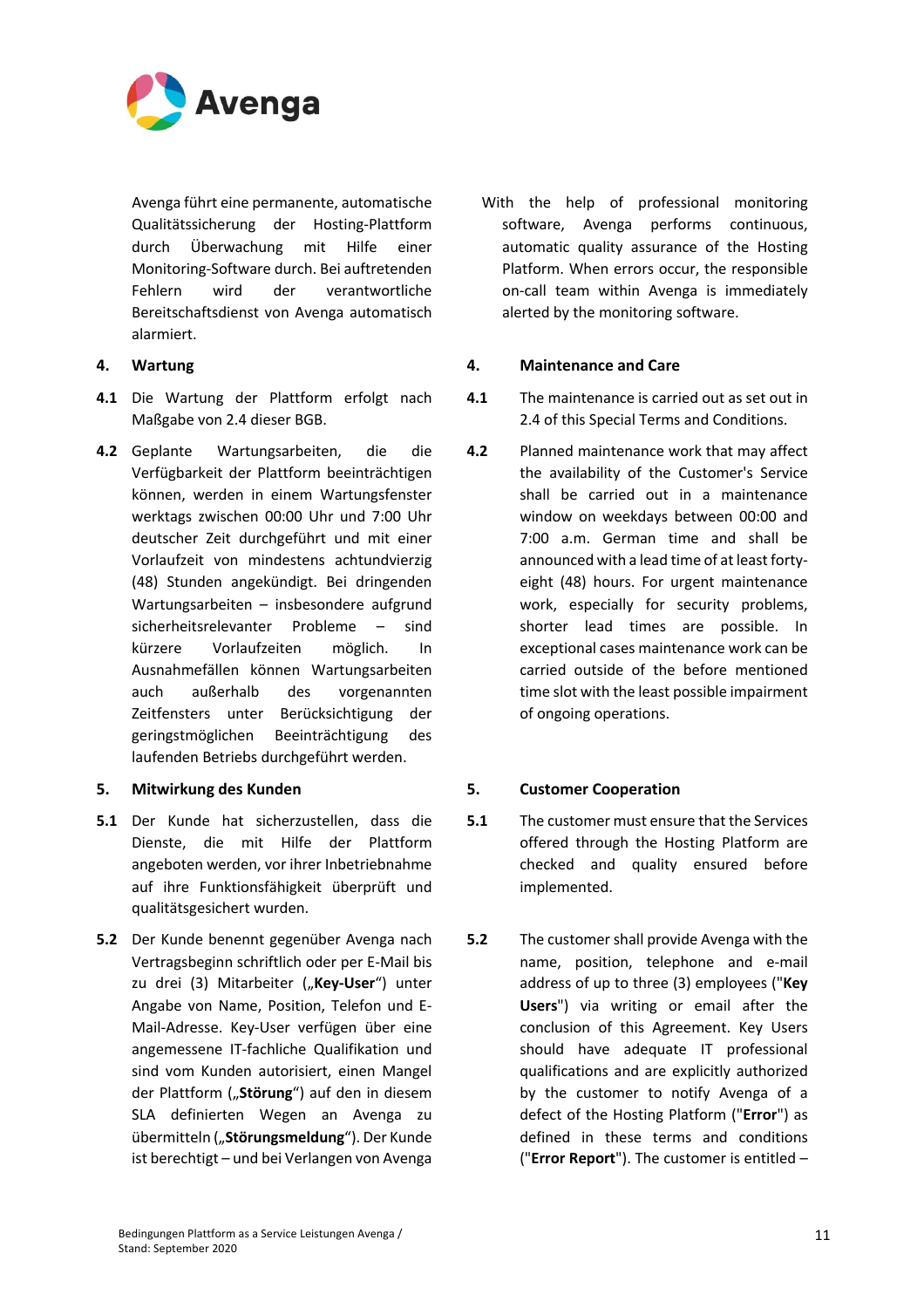

aus sachlichem Grund verpflichtet –, einen Key-User auszutauschen.

- **5.3** Der Kunde ist verpflichtet, die Details dieses SLA innerhalb der eigenen Organisation allen beteiligten Personen zu vermitteln, sodass alle Beteiligten nach den Vereinbarungen dieses SLA arbeiten können.
- **5.4** Der Kunde teilt Avenga Änderungen, die Einfluss auf die Erbringung von Leistungen gemäß diesem SLA haben, unverzüglich mit. Dies kann zum Beispiel die Änderung von Ansprechpartner, Kontaktdaten oder Art und Umfang seiner angebotenen Dienste betreffen.

**6.1** Im Falle von Störungen der Plattform gelten die folgenden Fehlerstufen.

> Fehlerstufe 1: Wenn die Applikation des Kunden (Dienst) im *Production Package* nicht lauffähig ist, weil die unter 1.2 der SLA aufgeführten wesentlichen Leistungen der Plattform nicht erbracht werden.

> Fehlerstufe 2: Applikationen können nicht entwickelt (Git, Gitlab), gebaut (Gitlab Runner, Docker Registry), im Kubernetes Cluster bereitgestellt (Kubernetes Deployment) oder getestet (Kubernetes Cluster) werden, weil Leistungen des *Development Packages* nicht erbracht werden.

and at the reasonable request of Avenga obliged – to replace a Key User.

- **5.3** The customer is obliged to provide the details of this SLA to all those involved within their organization so that all parties can work in accordance with the provisions set forth in this SLA.
- **5.4** The customer shall inform Avenga immediately should any changes occur that will impact the provision of services under this SLA. This may, for example, involve the change of contact persons, details or extent of offered Services.

### **6. Störungen und Fehlerstufen 6. Disturbances and Error Levels**

**6.1** In the event of Errors of the Platform, the following error levels apply:

> Error Level 1: If the Application of the customer ("**Service**") is not executable within the Production Package, because essential services as set out in 1.2 of this SLA are not provided.

> Error Level 2: Applications cannot be developed (Git, Gitlab), built (Gitlab Runner, Docker Registry), deployed (Kubernetes Deployment) or tested in the Kubernetes Cluster because services of the Development Package are not provided.

### **7. Überwachungs- und Servicezeiten 7. Monitoring and Service Times**

- **7.1** Die Hosting-Plattform wird von 00:00 Uhr bis 24:00 Uhr an sieben Tagen in der Woche überwacht.
- **7.2** Störungsmeldungen, die der Fehlerstufe 2 zuzuordnen sind, werden von Avenga an Arbeitstagen zwischen 9:00 Uhr und 17:00

- **7.1** The Hosting Platform will be monitored seven (7) days a week from 00:00 to 24:00.
- **7.2** Error Reports that are assigned to error stages 2 are processed by Avenga on working days between 9:00 a.m. and 5:00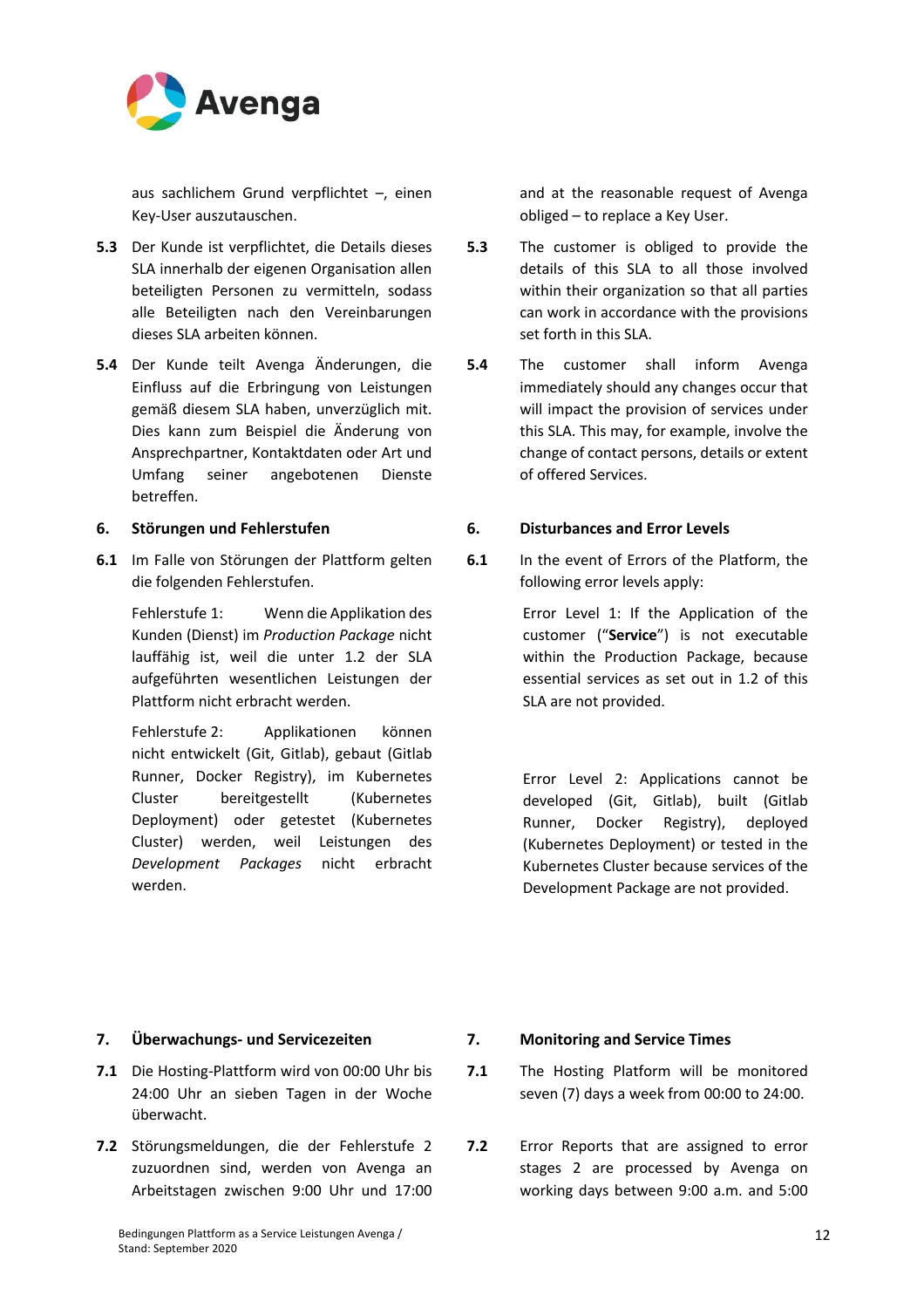

Uhr deutscher Zeit bearbeitet ("Servicezeit"). Es gelten die Feiertage des Landes Nordrhein-Westfalen.

**7.3** Störungsmeldungen, die der Fehlerstufe 1 zuzuordnen sind, werden von Avenga an Arbeitstagen zwischen 6:00 Uhr und 23:00 Uhr und an Samstagen, Sonntagen und gesetzlichen Feiertagen in Nordrhein-Westfalen zwischen 08:00 Uhr und 23:00 Uhr deutscher Zeit bearbeitet ("**Erweiterte Servicezeit**").

### **8. Störungsmeldungen 8. Error Reports**

- **8.1** Eine Störungsmeldung wird nur auf den im Folgenden beschriebenen Wegen von Avenga angenommen. Eine Annahme von Störungsmeldungen, die auf anderen als den beschriebenen Wegen gestellt werden, werden ausdrücklich abgelehnt, insbesondere die direkte Ansprache von Avenga Mitarbeitern, etwa per E-Mail oder telefonisch.
- **8.2** Grundsätzlich erfolgt eine Störungsmeldung per E-Mail durch einen Key-User. Hierfür wird durch Avenga für den Kunden eine spezielle E-Mail Adresse eingerichtet.
- **8.3** Störungsmeldungen bei Störungen der Fehlerstufe 1 können zusätzlich auch telefonisch übermittelt werden. Dieser Telefonanschluss ist gemäß den definierten Servicezeiten besetzt, die Rufnummer wird dem Kunden mitgeteilt.
- **9. Mindestumfang einer qualifizierten Störungsmeldung**

Um Avenga die Bearbeitung von Störungen gemäß diesem SLA zu ermöglichen, muss eine qualifizierte Störungsmeldung die nachfolgend genannten Informationen enthalten:

- Name und Kontaktdaten des meldenden Key-Users

p.m. German time ("**Service Time**"). The public holidays of the State of North Rhine-Westphalia apply.

**7.3** Avenga will process Error reports that are attributable to error levels 1 on working days between 6:00 a.m. and 11:00 p.m. and on Saturdays, Sundays and public holidays in North Rhine-Westphalia between 8:00 a.m. and 11:00 p.m. German time ("**Extended Service Time**").

- **8.1** An Error Report is only accepted if sent in the way described below. Acceptance of Error Reports made by other means than those described above are expressly rejected, in particular the direct contact of Avenga employees, e.g. by e-mail or telephone.
- **8.2** An Error Report is to be provided by a Key User via email. For this, Avenga will set up a special email address for the customer no later than the date that the Platform itself is provided.
- **8.3** Error Reports for error levels 1 can be communicated via telephone call additionally. The phone line is staffed in accordance with the defined service hours and the number is provided to the customer.

## **9. Qualified Error Reports**

In order to enable Avenga to process Errors in accordance with this SLA, a qualified error report must contain the following information:

- Name and contact information of the Key Users
- Description of the expected and the actual performance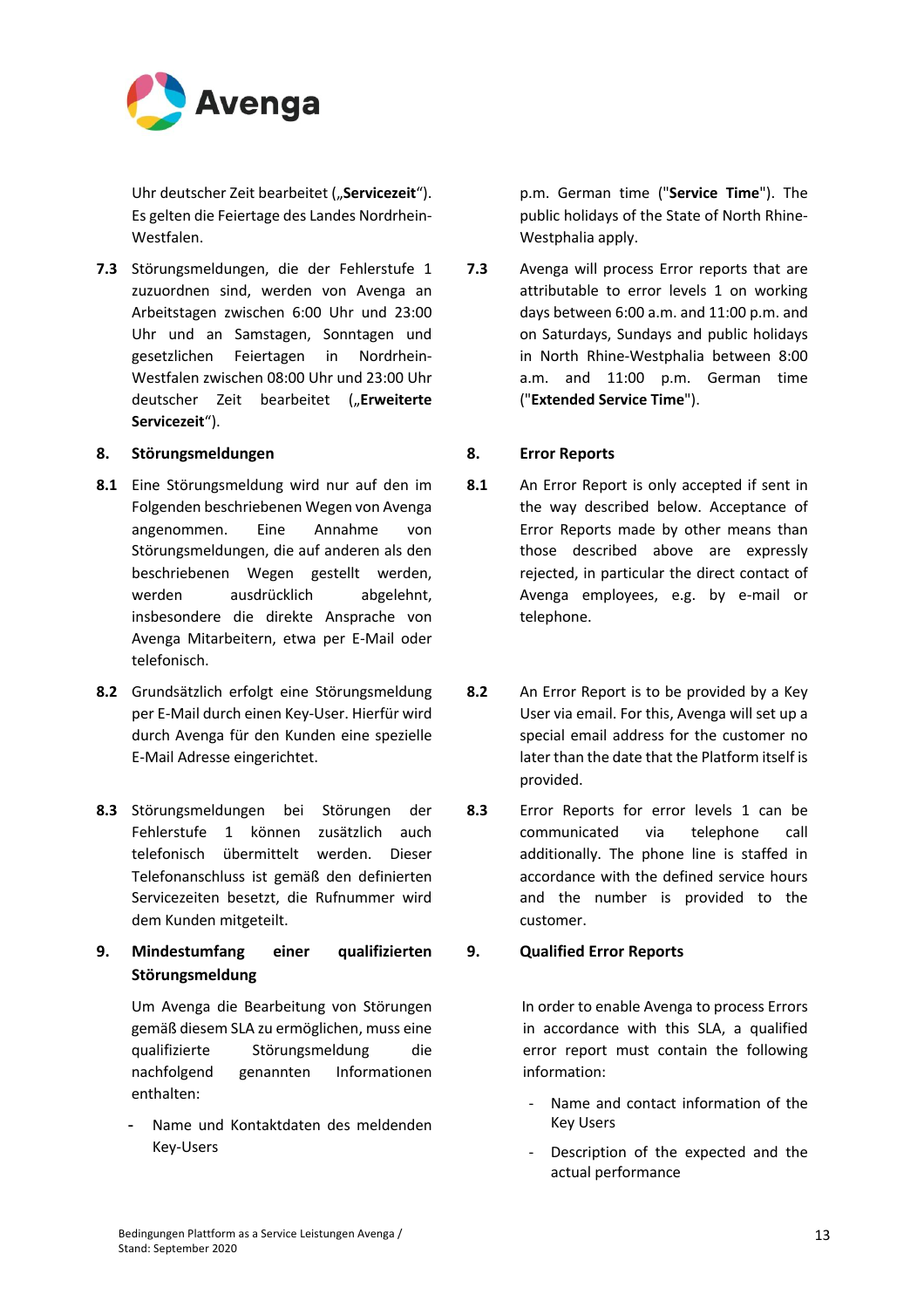

- Beschreibung des erwarteten Verhaltens und des tatsächlich beobachteten Verhaltens
- URL des Services oder der Applikation, mit dem die Störung festgestellt wurde
- Wie wurde die Störung festgestellt?
- Wann wurde die Störung festgestellt?
- Ist der Fehler reproduzierbar? Falls ja, wie?
- Protokoll der bereits durchgeführten Kommunikation und Handlungsschritte zur Problemlösung
- Anlagen, soweit sinnvoll bzw. möglich (z.B. Screenshot)

## **10. Reaktionszeit und Störungsbehebung 10. Reaction Time and Error Fixing**

- **10.1** Avenga hat bei der Bearbeitung von Störungsmeldungen die in der Tabelle am Ende dieses SLA aufgeführten Reaktionszeiten einzuhalten. Die dort angegebenen Reaktionszeiten beziehen sich auf die in Ziffer 6 dieses SLA genannten Servicezeiten.
- **10.2** Der Empfang einer Störungsmeldung per E-Mail ist jederzeit möglich. Die Bearbeitung von Störungsmeldungen durch Avenga erfolgt innerhalb der Servicezeiten und startet in der Regel unmittelbar nach Eingang einer qualifizierten Störungsmeldung, spätestens jedoch nach der vereinbarten Reaktionszeit. Erfolgt die Störungsmeldung außerhalb der Servicezeiten, startet die Reaktionszeit mit Beginn der nächsten Servicezeit.
- **10.3** Avenga beseitigt Störungen der Plattform innerhalb der oben festgelegten Servicezeit.
- **10.4** Der Kunde verpflichtet sich, die Reaktionszeiten auch seinerseits einzuhalten, wenn Avenga zur Behebung des Problems relevante Rückfragen an den Kunden hat (i.d.R. an den Key-User, der die Störung gemeldet hat). Wenn Avenga keine Antwort
- URL of the service or application where the Error was detected
- How was the Error detected?
- When was the Error detected?
- Is the Error reproducible? If so, how?
- Detailed error description
- Notes on what has already been done to solve the problem
- Protocol of the communication already carried out and action steps to solve the problem
- If practicable or possible, appendices (e.g. Screenshots)

- 10.1 When processing Error Reports, Avenga must adhere to the response times listed in the table at the end of this SLA. The reaction times given refer to the service periods noted in clause 6 of this SLA.
- **10.2** The receipt of an Error Report via e-mail is possible at any time. Avenga will handle the error reports within service times and will regularly start processing these reports immediately upon receipt, latest after the response time agreed upon. If the Error Report occurs outside of service hours, response time begins at the beginning of the next service hours.
- **10.3** Avenga shall eliminate Errors of the Hosting Platform within the defined service hours.
- **10.4** The customer is obliged to comply with the response times as well if Avenga has inquiries connected to the remedy of the Error (usually directed to the Key-User reporting the error). If Avenga does not receive a response within the defined time